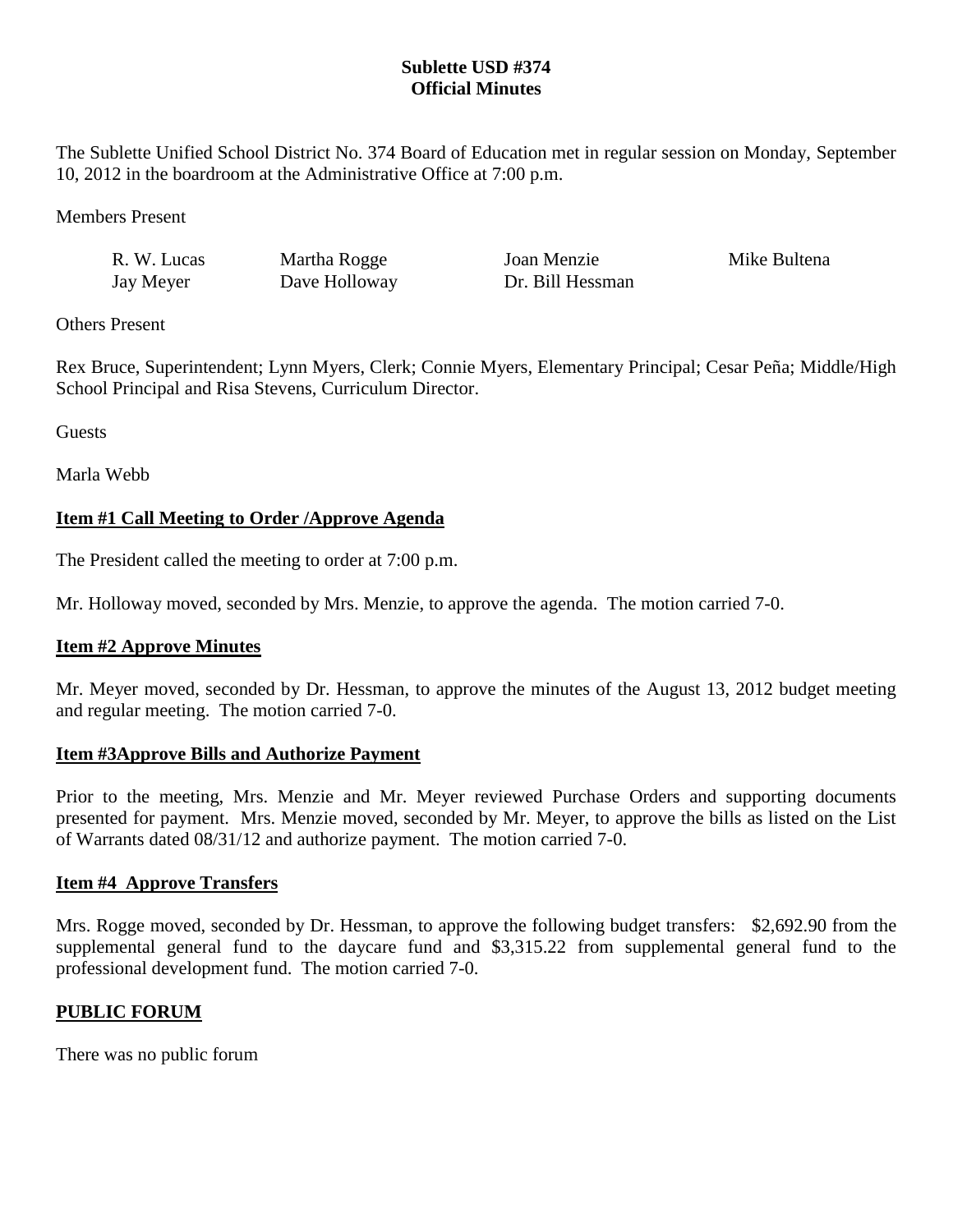Page 2 September 10, 2012 Board Minutes

## **Reports**

Save for America

Marla Webb of Centera Bank presented the School Savings Deposit Program Agreement. Mrs. Rogge moved, seconded by Mrs. Menzie to approve the agreement. The motion carried 7-0.

### Curriculum

Mrs. Stevens gave the curriculum report

### Principals

Mr. Peña gave the middle school/high school report.

Mrs. Myers gave the elementary school report.

### SWPRSC/HPEC

Mr. Meyer reported on the SWPRSC Board meeting. Mr. Lucas reported on the HPEC meeting.

Superintendent:

Mr. Bruce gave the superintendent's report.

### **Item #5 Executive Session – Non-elected Personnel**

Mr. Meyer moved, seconded by Mrs. Menzie, to go into executive session to discuss non-elected personnel, in order to protect the privacy interest of an identifiable individual(s), to include Mr. Bruce in executive session, and to reconvene to open session in the boardroom at 8:14 p.m. The motion carried 7-0.

The Board reconvened to open session at 8:14 p.m.

Mrs. Menzie moved, seconded by Mr. Meyer, to add item 5a Executive Session Student Matter. The motion carried 7-0.

### **Item #5a Executive Session Student Matter**

Mrs. Menzie moved, seconded by Mr. Meyer, to go into executive session to discuss a student matter, in or to protect the privacy interest of an identifiable individual(s), to include Mr. Bruce in executive session, and to reconvene to open session in the boardroom at 8:19 p.m.

The Board reconvened to open session at 8:19 p.m.